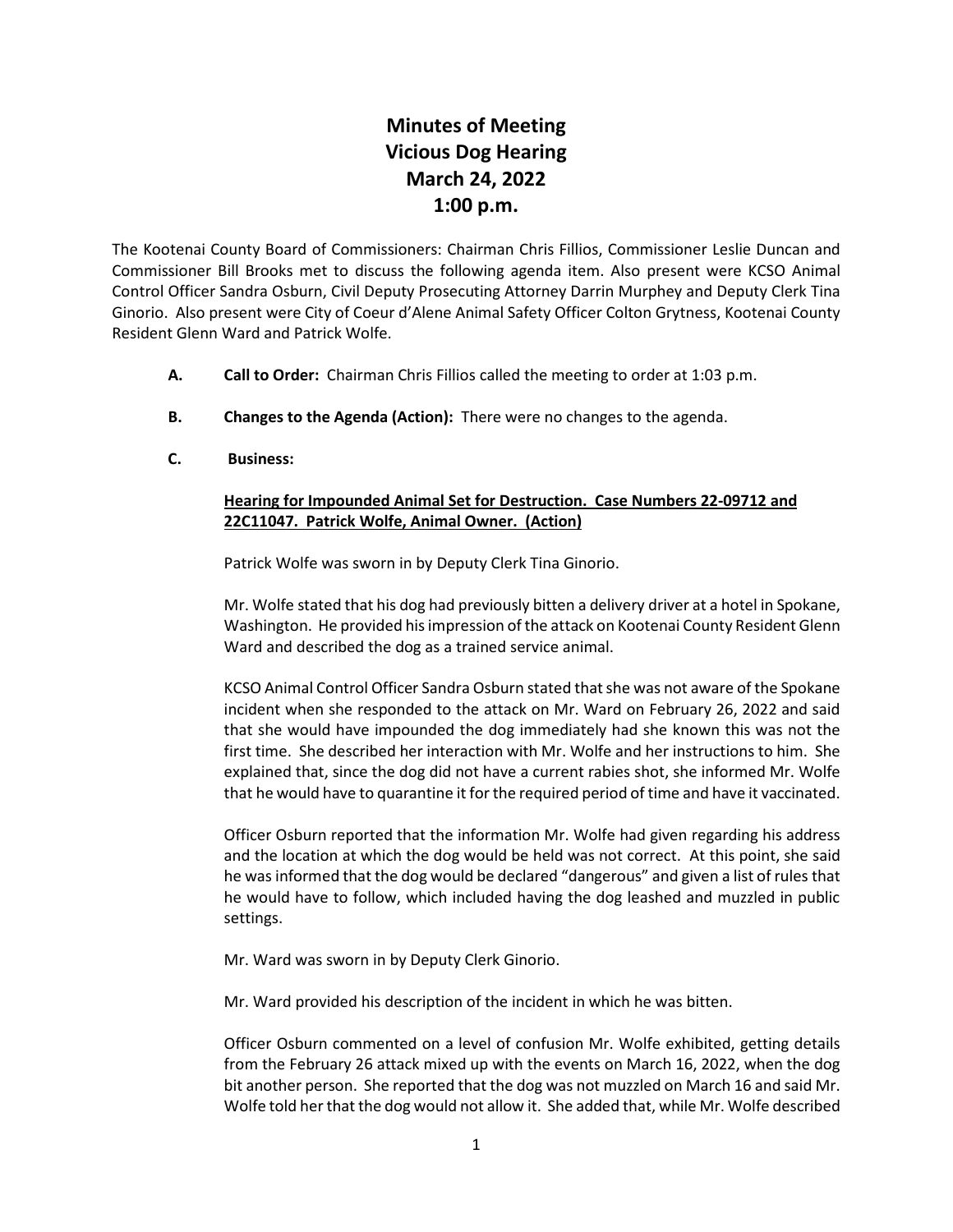it as a "service animal" alternately with calling it an "emotional support animal" she had independently confirmed that it had received no special training, as required by the ADA (Americans with Disabilities Act).

City of Coeur d'Alene Animal Safety Officer Colton Grytness described the circumstances of the March 16, 2022 attack.

Civil Deputy Prosecuting Attorney Darrin Murphey described the options open to the BOCC at this point.

Commissioner Leslie Duncan moved that the Board end public testimony and enter into deliberations. Commissioner Bill Brooks seconded the motion. There being no further discussion, Deputy Clerk Ginorio called the roll:

| <b>Commissioner Brooks:</b> | Aye |
|-----------------------------|-----|
| <b>Commissioner Duncan:</b> | Ave |
| Chairman Fillios:           | Ave |
| The motion carried.         |     |

The Board entered into deliberations at 1:27 p.m.

All three Commissioners expressed their reluctance to order the destruction of the dog, but agreed that, based on the information presented, there was no safe alternative in this particular case.

Commissioner Duncan moved that the Board the animal be set for destruction on the timeline set forth in the documents. Commissioner Brooks seconded the motion. There being no further discussion, Deputy Clerk Ginorio called the roll:

| <b>Commissioner Brooks:</b> | Aye |
|-----------------------------|-----|
| <b>Commissioner Duncan:</b> | Ave |
| <b>Chairman Fillios:</b>    | Aye |
| The motion carried.         |     |

Mr. Wolfe exited the meeting at 1:35 p.m.

**D. Public Comment:** This section is reserved for citizens wishing to address the Board regarding a County related issue. Idaho Law prohibits Board action on items brought under this section except in an emergency circumstance. Comments related to future public hearings should be held for that public hearing.

Mr. Ward expressed concern that, based on his behavior, Mr. Wolfe presented a danger to the public as well.

Commissioner Brooks stated that the Board was unable respond to that.